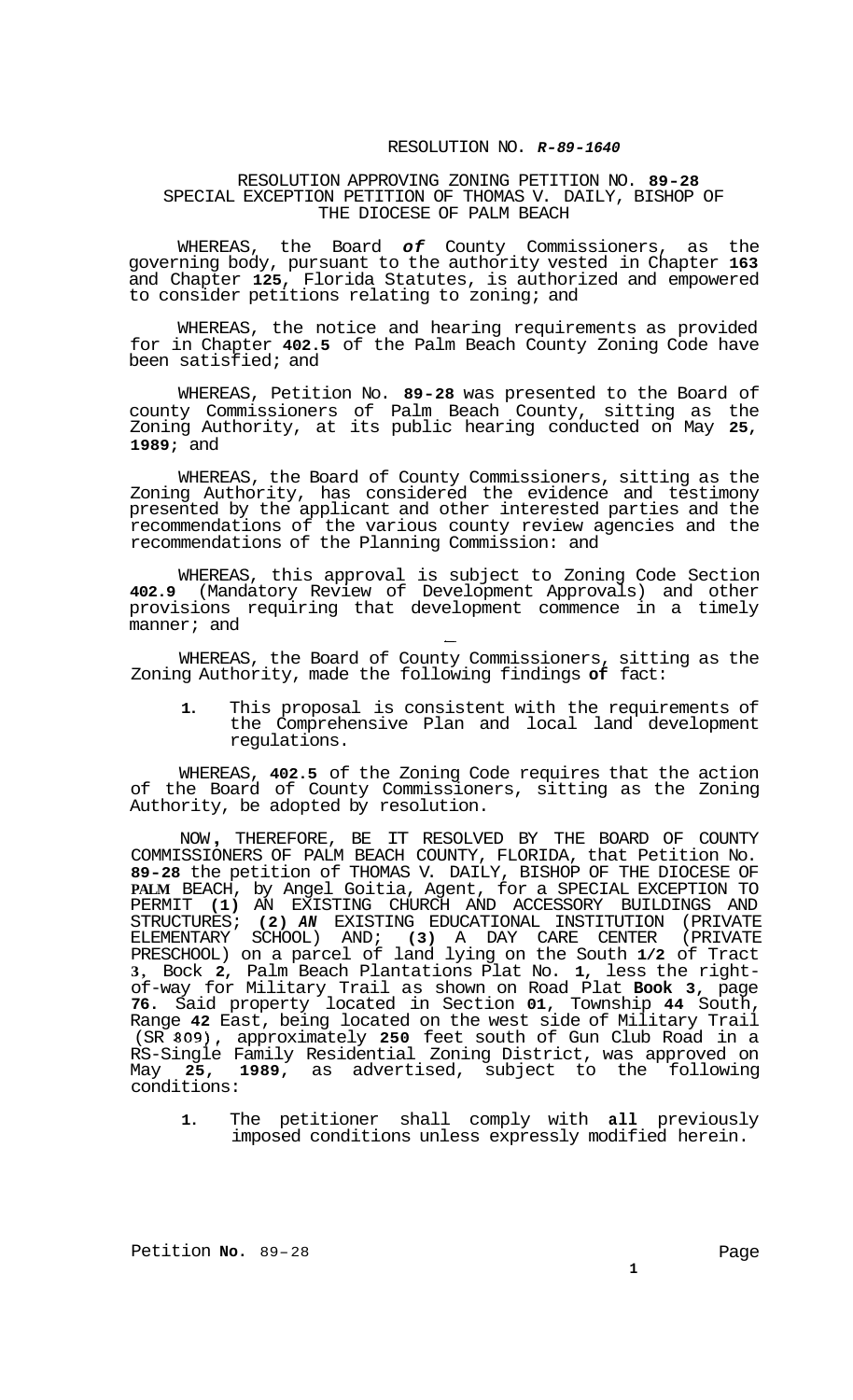- *2.* Prior to certification, the site plan shall be amended to indicate the following:
	- a. Ultimate right-of-way for Military Trail as required by the County Engineer:
	- b. Required number of trees pursuant to Section **500.35.G.7:**
	- c. Dimensions of the existing parking area;
	- d. Required perimeter landscape strips along all property lines which abut incompatible uses: and,
	- e. Deletion of the note "Minimum tree count part commercial **(1/2500)** for front **250**  feet".
- **3.** The petitioner shall remove all prohibited species from the subject parcel prior to the issuance of a Certificate of Occupancy for any new construction.
- **4.** The petitioner shall preserve the native slash pine located north and northeast of the proposed **10,000**  square foot parish center.
- **5. No** outdoor loudspeaker system shall be allowed on site, except in conjunction with normal church activities.  $\frac{1}{2}$
- *6.* Prior to Site Plan certification, the petitioner shall amend the site plan to indicate required perimeter landscape strip Alternative **No. 3** along the southern property line where the subject site abuts residential development.
- **7.** Sewer service is available to the property. Therefore, no septic tank shall be permitted on the site.
- 8. Water service is available to the property. Therefore, no well shall be permitted on the site to provide potable water.
- **9.**  The Developer shall provide discharge control and treatment for the stormwater runoff in accordance with all applicable agency requirements in effect at the time of the permit application. However, at a minimum, this development shall retain onsite the stormwater runoff generated by a three **(3)** year-one **(1)** hour storm with **a** total rainfall of **3** inches as required by the Permit Section, Land Development Division. In the event that the subject site abuts a Department of Transportation maintained roadway, concurrent approval from the Florida Department of Transportation will also be required. The drainage system shall be maintained in an acceptable condition as approved by the County Engineer. In the event that the drainage system is not adequately maintained as determined by the County Engineer, this matter will be referred to the Code Enforcement Board for enforcement.
- - **10**  Within **90** days **of** approval of this project, the property owner shall convey to Palm Beach County Land

Petition **No. 89-28** Page

2